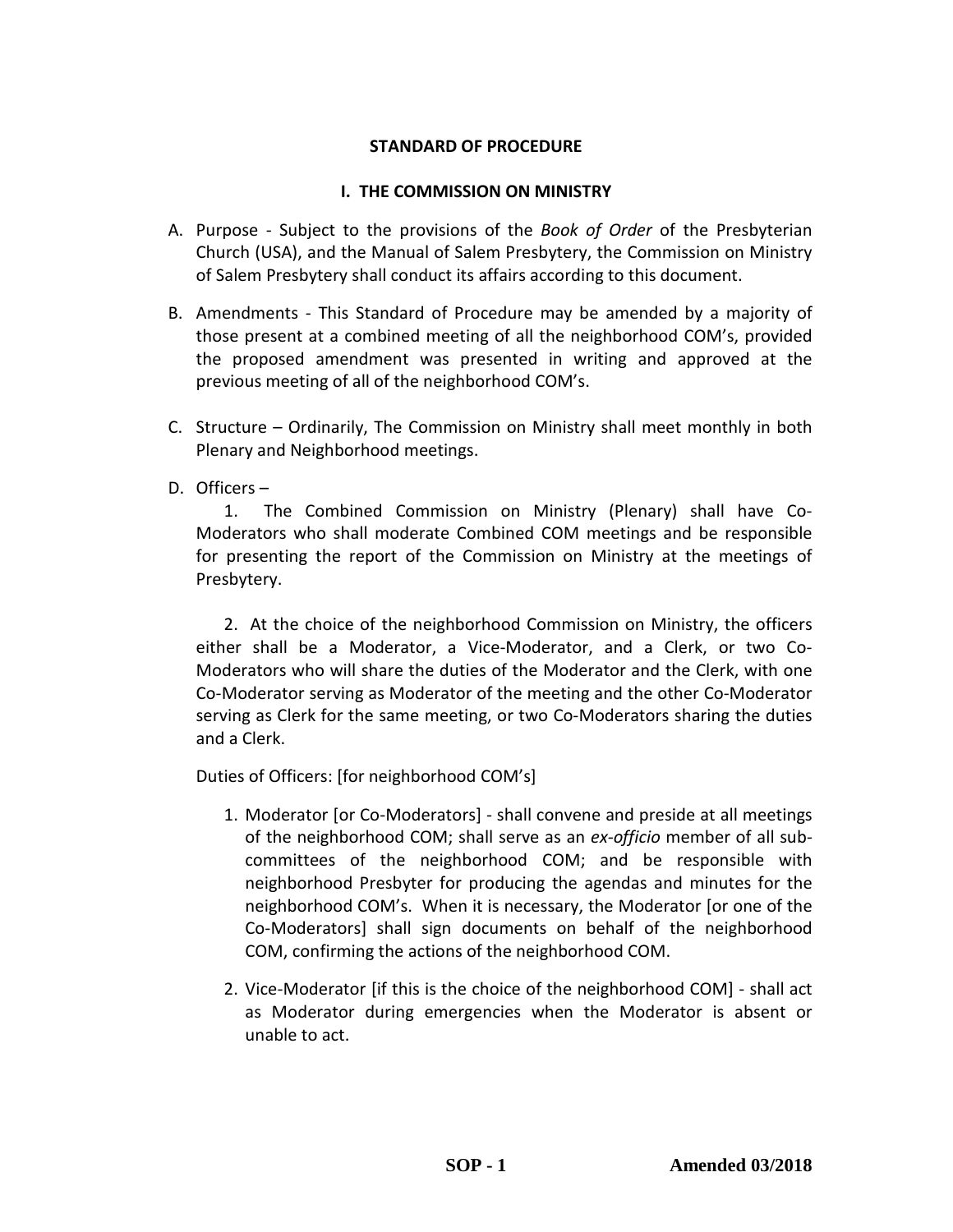- 3. Clerk [if this is the choice of the neighborhood COM] shall see to it that full and accurate minutes are kept of all meetings of the neighborhood COM and that they are submitted to the Presbytery office in a timely manner; shall see to it that, unless otherwise specified, all correspondence generated by the meeting is produced and mailed; shall prepare a tentative agenda at least one week before the regular stated meeting; and shall answer any correspondence that arrives between meetings.
- E. Terms of Office During a three year period of serving on the COM, the Officers shall be elected for a term of one year and are eligible to be re-elected.
- F. Meetings The neighborhood COM's shall determine the time and place of their stated meetings in January of each year.

The Moderator [or Co-Moderators] may call special meetings at any time desired, provided sufficient notice of time and place is given. All meetings shall be opened and closed with prayer. A conference call to include all officers (comoderators and committee chairs) and staff shall be held two weeks prior to each COM meeting for the purpose of communication and preparing a draft meeting agenda. Ordinarily each regular stated meeting shall begin with a devotional prepared and led by a member of the neighborhood COM, assigned to this task by voluntary sign-up. With the staff, the Moderator [or Co-Moderators] and neighborhood Presbyter shall prepare an agenda for each stated meeting; copies of a preliminary agenda and accompanying reports shall be available to the members of the COM two days before the meeting. A final version will be made available at the meeting.

- G. Quorum The quorum for all meetings of the neighborhood COM's shall be a majority of the members.
- H. Attendance Policy Regular attendance at meetings is expected of all members of the COM. Attendance will be reviewed periodically.
- I. Urgent Items When there are items which the neighborhood COM Moderator [or Co-Moderators] and the neighborhood presbyter deem to be urgent, those items may be dealt with in the following manner: by conference call or email. In all cases, the actions shall be reported and confirmed at the next COM meeting.
- J. Presbytery Reports The Co-Moderators of the combined COM and Presbytery staff shall be responsible for producing the Presbytery Reports.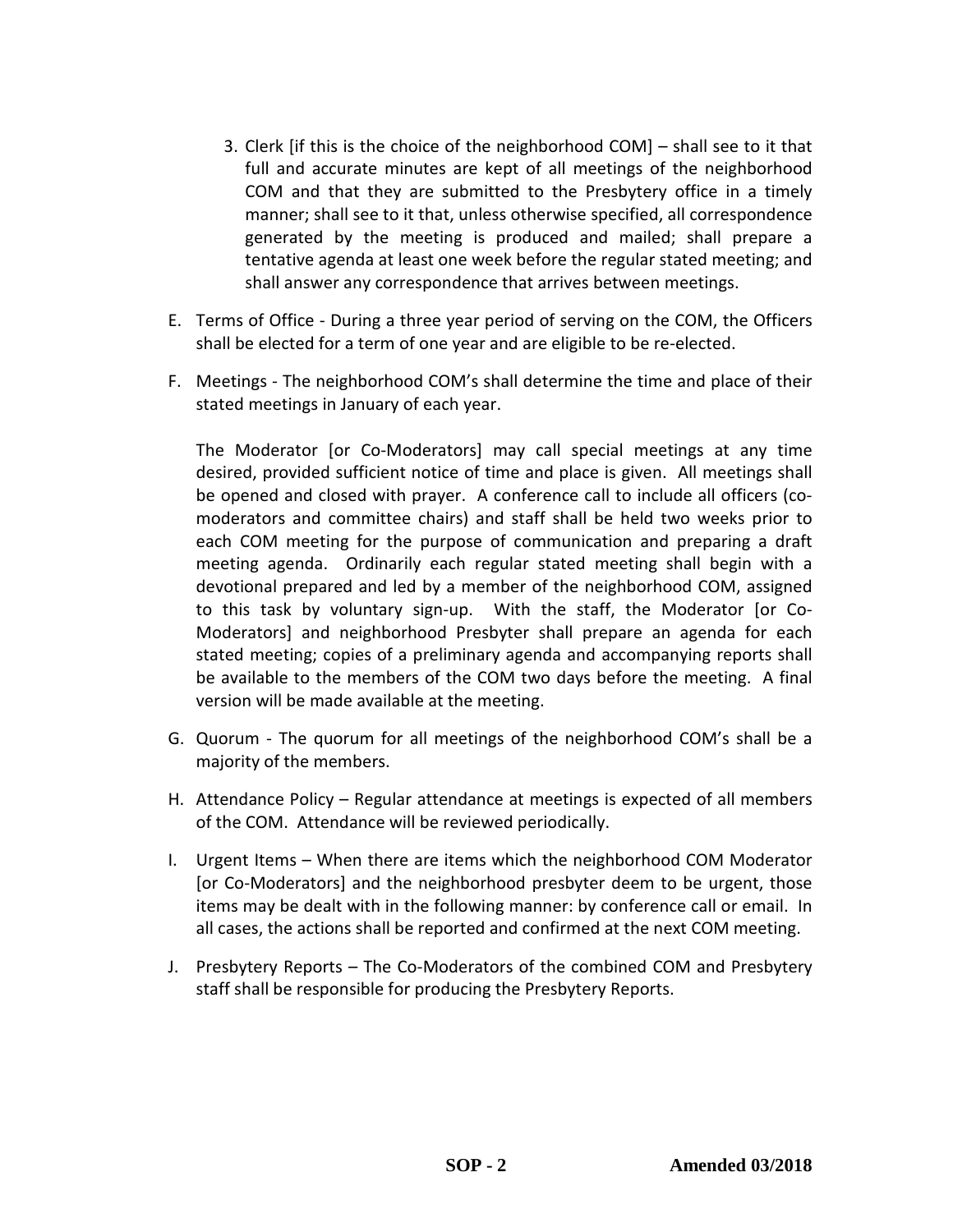### **II. SUB-COMMITTEES**

- A. In order to accomplish its work more effectively, the Combined COM shall, from time to time, create sub-committees that function Presbytery-wide.
- B. Current Presbytery-Wide Sub-Committees: Care, Development and Retirement of Church Professionals; Commissioned Ruling Elder Oversight; Compensation and Relationships; Transitional Ministry Liaison.
- C. Membership The membership shall ordinarily be members of the neighborhood COM's. The Combined COM shall set the number of members of each sub-committee. The Moderator of the sub-committee shall be a member of the neighborhood COM's. From time to time, the sub-committee may enlist those who are not COM members to serve on the sub-committee, with the consent of COM.
- D. Presbytery-Wide Sub-Committee Responsibilities and Tasks:
	- **1. Care, Development and Retirement of Church Professionals shall**:
		- a. Provide for and/or coordinate education opportunities for Church Professionals (pastors, educators, CRE's)
		- b. Coordinate additional training and support opportunities for new pastors
		- c. With Presbytery Staff facilitate process of retirement for church professionals including recognition
		- d. Oversee the care of Retired church professionals
		- e. Oversee the care of Members at Large
		- f. Oversee mentoring and colleague programs
		- g. Serve as point of contact for Certified Educators
		- h. Provide on-going support to church Personnel Committees
		- i. Promote congregational care of church professionals
		- j. Promote adoption of sabbatical leave policies by congregations
		- k. Offer care and development teachings at presbytery meetings as appropriate
		- l. Provide resources for Healthy Congregations or similar programs
		- m. Assist the EQUIP Presbyter in the Christian Educator Certification process.

## **2. Commissioned Ruling Elder Oversight shall:**

- a. Oversee the training and certification of new CRE's
- b. Organize an on-going Continuing Education program for CRE's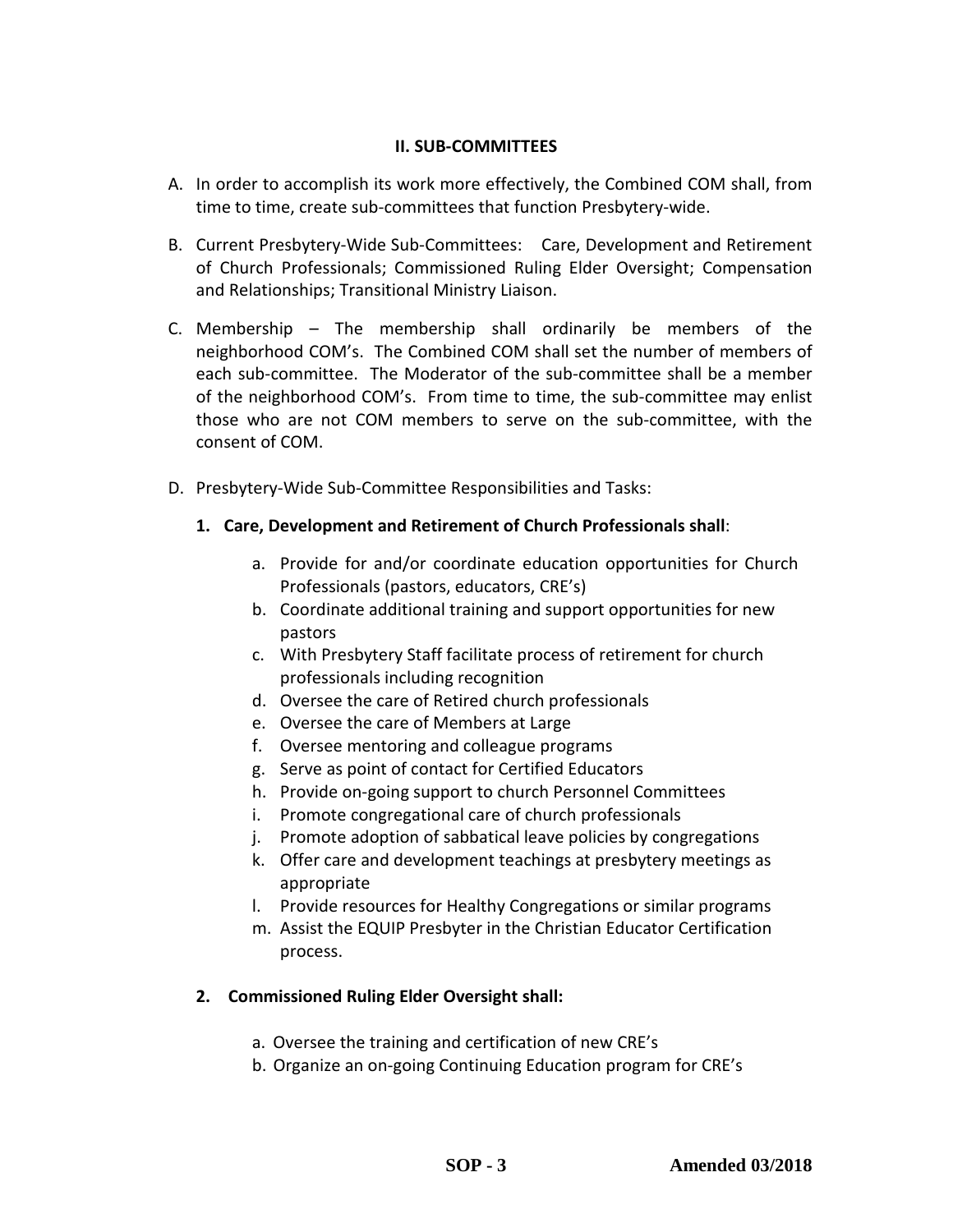- c. Assist Neighborhood COM's in the placement of CRE's in churches
- d. Oversee the work of CRE's and monitor required attendance
- e. Facilitate Neighborhood COM's in review and renewal of contracts
- f. Oversee mentoring program
- g. Recommend Policy concerning CRE's and update the CRE manual

## **3. Compensation and Relationships shall:**

- a. Review new and changed calls and contracts that will be presented to COM for approval
- b. Implement Board of Pensions educational programs
- c. Coordinate BOP contact with Presbytery
- d. Recommend to Presbytery changes in Presbytery minimum compensation annually (Pastors, Associate Pastors, Certified Educators, CRE)
- e. Maintain correctness of call and contract forms
- f. Request and review validated ministry annual reports
- g. Consult with churches in arrears with benefits or vacancy dues
- h. Consult with PNC's and/or liaisons to develop terms of call
- i. Provide for Healthy Boundaries training
- j. Annually review status of Members-at-Large in coordination with Presbytery Clerk
- k. Oversee implementation of and compliance with policies concerning relationships (i.e. Pastors and former congregations, Pastors and congregations where they worship, Family members as staff, etc.)

# **4. Transitional Ministry Liaison shall:**

- a. Be liaison for COM to Transitional Ministry Network as it supports and encourages pastors actively engaged in or seeking a call as a Transitional minister. The Network shall focus on
	- i. Professional development
	- ii. Communication
	- iii. And fellowship
- b. Keep record of attendance at transitional minister gatherings and report to Neighborhood COM's
- c. Orient Transitional Ministers in new positions to the expectations of Salem Presbytery and its processes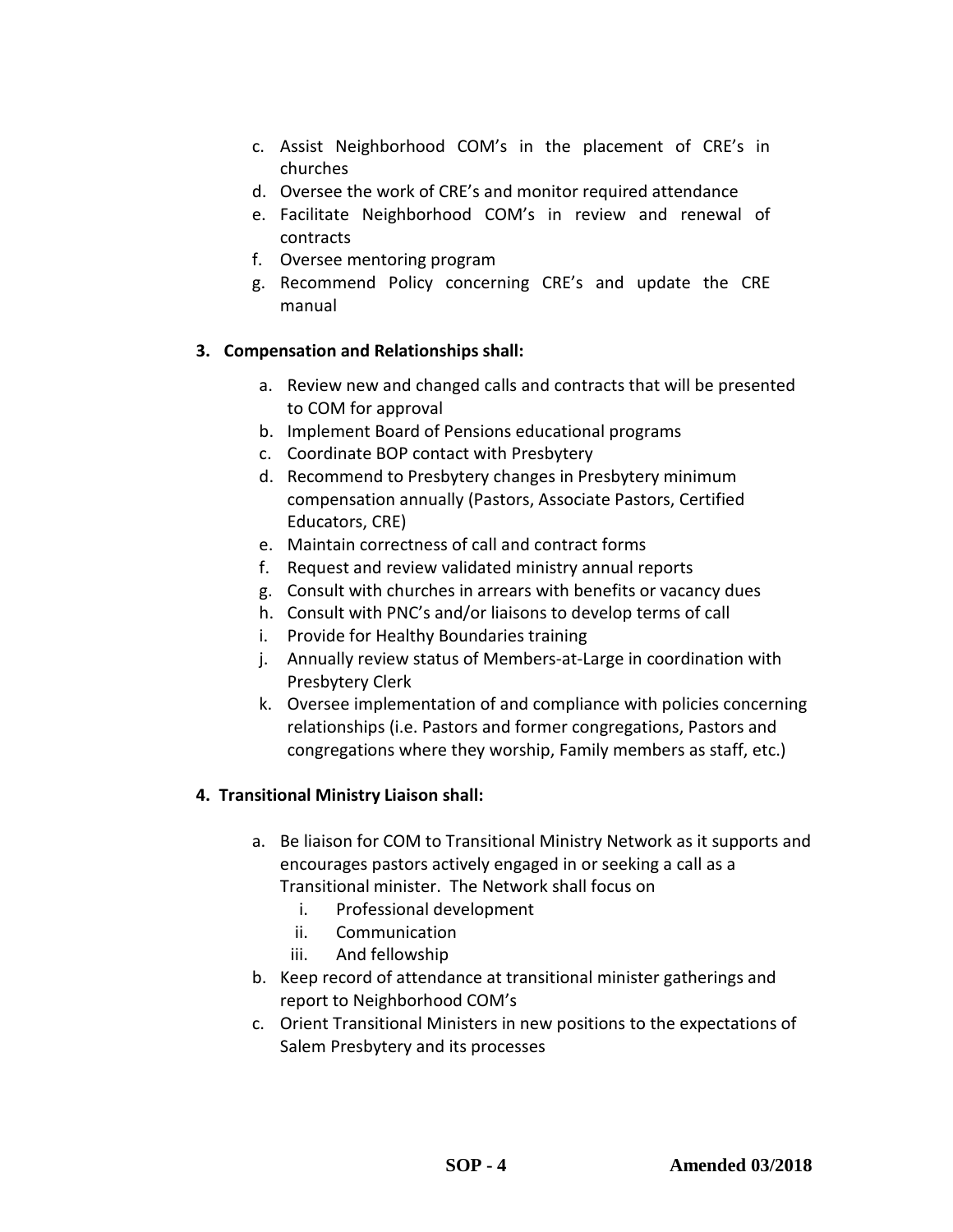E. Other Work – The other work assigned to the Commission on Ministry, either by the *Book of Order* or the Presbyter, shall ordinarily be done by the neighborhood COM's in a manner which each neighborhood shall decide.

### **II. NEIGHBORHOOD COM TASKS AND/OR SUB-COMMITTEES**

In order to accomplish its work more effectively, the Neighborhood COM's shall have the following tasks which they may, at their own choice, either accomplish by functioning as a committee of the whole, or appoint sub-committees to function for them.

- **1. Calls and Vacancies**: This responsibility includes oversight of the churches that are without pastoral leadership, churches involved in the search process for pastoral leadership, and churches in need of session moderators. The fulfillment of these duties requires reporting and/or making recommendations to the neighborhood COM for action as follows:
	- a. Recruit, recommend and appoint moderators for sessions without regular pastoral leadership
	- b. Appoint Transition responders and Search Process Liaisons to churches as needed and monitor the ongoing progress of each search
	- c. Review Mission Study report
	- d. Grant permission to elect a Pastor Nominating Committee
	- e. Review for recommended approval Ministry Information Forms submitted by Pastor Nominating Committees
	- f. Oversee Temporary Relationships including reports, timely renewal of contracts, exits interview and attendance at required gatherings.
	- g. Review proposed contracts for Temporary Relationships(including transitional pastors and stated supply)
	- h. Maintain an up-to-date list of churches without installed pastors, noting session moderators and sources of pastoral support
	- i. Conduct "fitness" interviews with PNC (or Transition Team for Transitional ministers) and candidates
	- j. Maintain pulpit supply list

## **2. Conciliation:**

- a. Offer human and media resources
- b. Address conflicts in church
- c. Facilitate proper communication of concerns
- d. Provide preemptive measures of consultation and training
- e. Promote healthy pastor/parish relationships